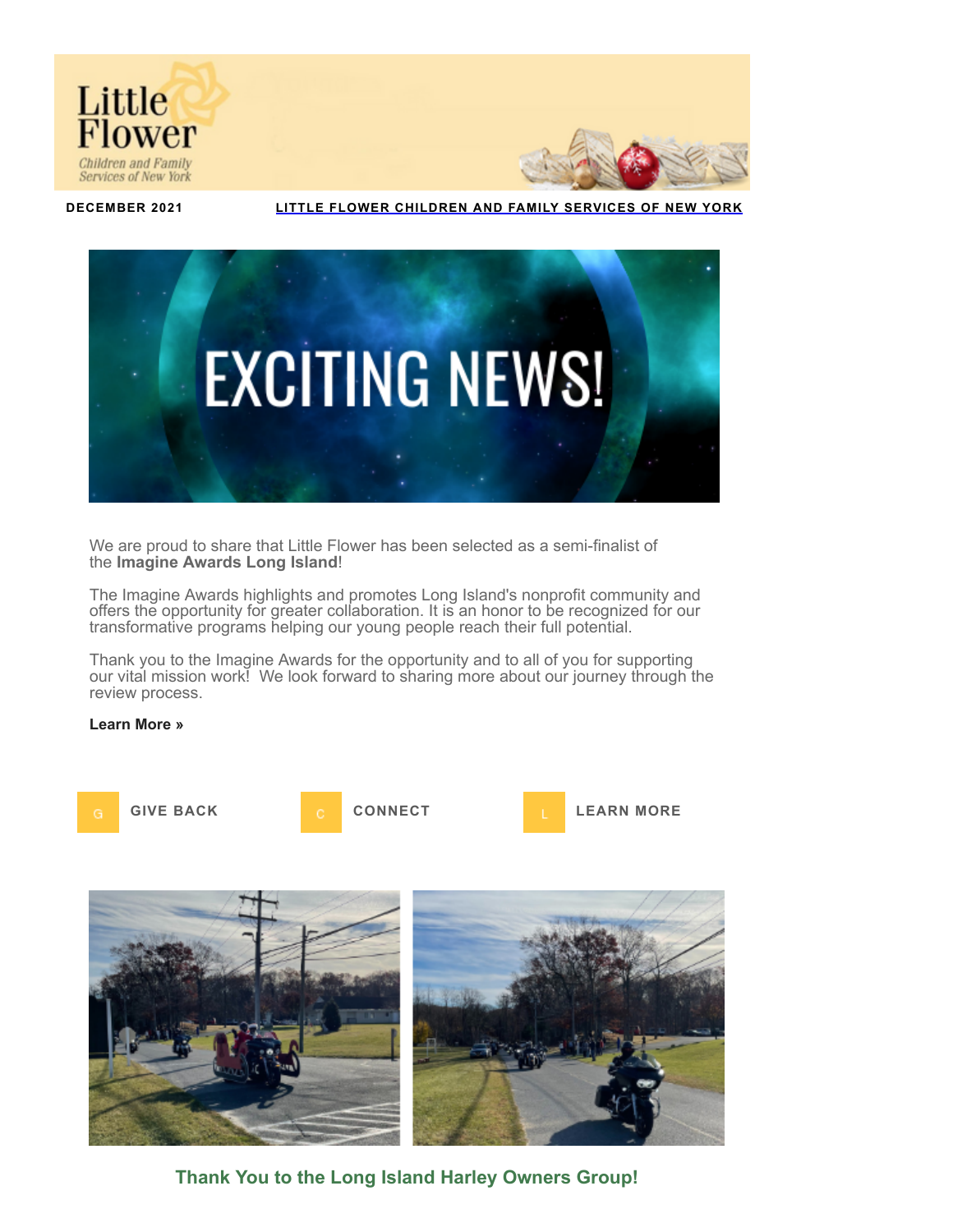It wouldn't be a complete holiday season without the rumbling of motorbikes coming down the driveway of our Wading River campus. We are grateful to the **Long Island Harley Owners Group** (LI HOGs) for making a special delivery of holiday gifts through their Annual Toy Run. They brought smiles to the faces of our youth who cheered them on from a safe distance.

Thank you to the LI HOGs for helping us kick off the holiday season in such a special way!

*When doing your holiday shopping online, shop through [AmazonSmile.](https://nam11.safelinks.protection.outlook.com/?url=https%3A%2F%2Flittleflowerny.thankyou4caring.org%2Fpage.redir%3Ftarget%3Dhttp%253a%252f%252fsmile.amazon.com%252fch%252f11-1633572%26srcid%3D5311%26srctid%3D1%26erid%3D440576%26trid%3D&data=04%7C01%7CHarryt%40lfchild.org%7C4a6da708ceb640bd424e08d9ca304d33%7C33cea32f87444f6eb3959f6a77d8dc7a%7C0%7C0%7C637763131098413826%7CUnknown%7CTWFpbGZsb3d8eyJWIjoiMC4wLjAwMDAiLCJQIjoiV2luMzIiLCJBTiI6Ik1haWwiLCJXVCI6Mn0%3D%7C3000&sdata=z44COXI4Rip6w6efOtSwJX9VetE4e0WaIfVDjremJko%3D&reserved=0) Select Little Flower as your charity of choice, and Amazon will donate to Little Flower!*

**[AMAZONSMILE](https://nam11.safelinks.protection.outlook.com/?url=https%3A%2F%2Flittleflowerny.thankyou4caring.org%2Fpage.redir%3Ftarget%3Dhttp%253a%252f%252fsmile.amazon.com%252fch%252f11-1633572%26srcid%3D5311%26srctid%3D1%26erid%3D440576%26trid%3D&data=04%7C01%7CHarryt%40lfchild.org%7C4a6da708ceb640bd424e08d9ca304d33%7C33cea32f87444f6eb3959f6a77d8dc7a%7C0%7C0%7C637763131098423820%7CUnknown%7CTWFpbGZsb3d8eyJWIjoiMC4wLjAwMDAiLCJQIjoiV2luMzIiLCJBTiI6Ik1haWwiLCJXVCI6Mn0%3D%7C3000&sdata=B3iOmws%2FosZcoNUu2GAB6Ftg7NSC%2BS3aS3MVvsn0IBs%3D&reserved=0)**

### **Little Flower Leaders Shine!**

Congratulations to our **[Chief Program Officer, Alissa Deakin, LMSW,](https://nam11.safelinks.protection.outlook.com/?url=https%3A%2F%2Flittleflowerny.thankyou4caring.org%2Fpage.redir%3Ftarget%3Dhttp%253a%252f%252fwww.littleflowerny.org%252fabout-2%252fexecutive-staff%252falissa-deakin%252f%26srcid%3D5311%26srctid%3D1%26erid%3D440576%26trid%3D&data=04%7C01%7CHarryt%40lfchild.org%7C4a6da708ceb640bd424e08d9ca304d33%7C33cea32f87444f6eb3959f6a77d8dc7a%7C0%7C0%7C637763131098433811%7CUnknown%7CTWFpbGZsb3d8eyJWIjoiMC4wLjAwMDAiLCJQIjoiV2luMzIiLCJBTiI6Ik1haWwiLCJXVCI6Mn0%3D%7C3000&sdata=7qSagsABjxi3oS2OlaUIuT1mLYv9sZttuYaIUEjBJ0k%3D&reserved=0)** who has been recognized as a **City and State Responsible 100**, and **Administrative Director of Health Care Management and Services, Lauren Mones, MSW,** one of **Long Island Business News's 40 Under Forty**.

We are proud and honored to have such remarkable leaders committed to our employees and our mission of transforming caring into action!





## **Transform Caring into Action Before December 31st!**

With so much uncertainty in the world, the consistency of care provided by Little Flower has become increasingly vital to those we serve.

While the COVID-19 pandemic continues to impact our community, it certainly has not hindered the efforts of our essential workforce. Every day, 24/7, we continue to provide for the physical, emotional, medical, and mental health needs of more than 2,000 New Yorkers in need!

*[That is why your donation this holiday season matters now more than ever](https://nam11.safelinks.protection.outlook.com/?url=https%3A%2F%2Flittleflowerny.thankyou4caring.org%2Fdonatenow%3Fsrctid%3D1%26erid%3D440576%26trid%3D&data=04%7C01%7CHarryt%40lfchild.org%7C4a6da708ceb640bd424e08d9ca304d33%7C33cea32f87444f6eb3959f6a77d8dc7a%7C0%7C0%7C637763131098433811%7CUnknown%7CTWFpbGZsb3d8eyJWIjoiMC4wLjAwMDAiLCJQIjoiV2luMzIiLCJBTiI6Ik1haWwiLCJXVCI6Mn0%3D%7C3000&sdata=NessQc%2F9aCClQFH2R7pJPMqZ0r4La5qjWsRmcULQLEY%3D&reserved=0). Simply put, our 'Little Flowers' need us, and we need YOU in 2022!*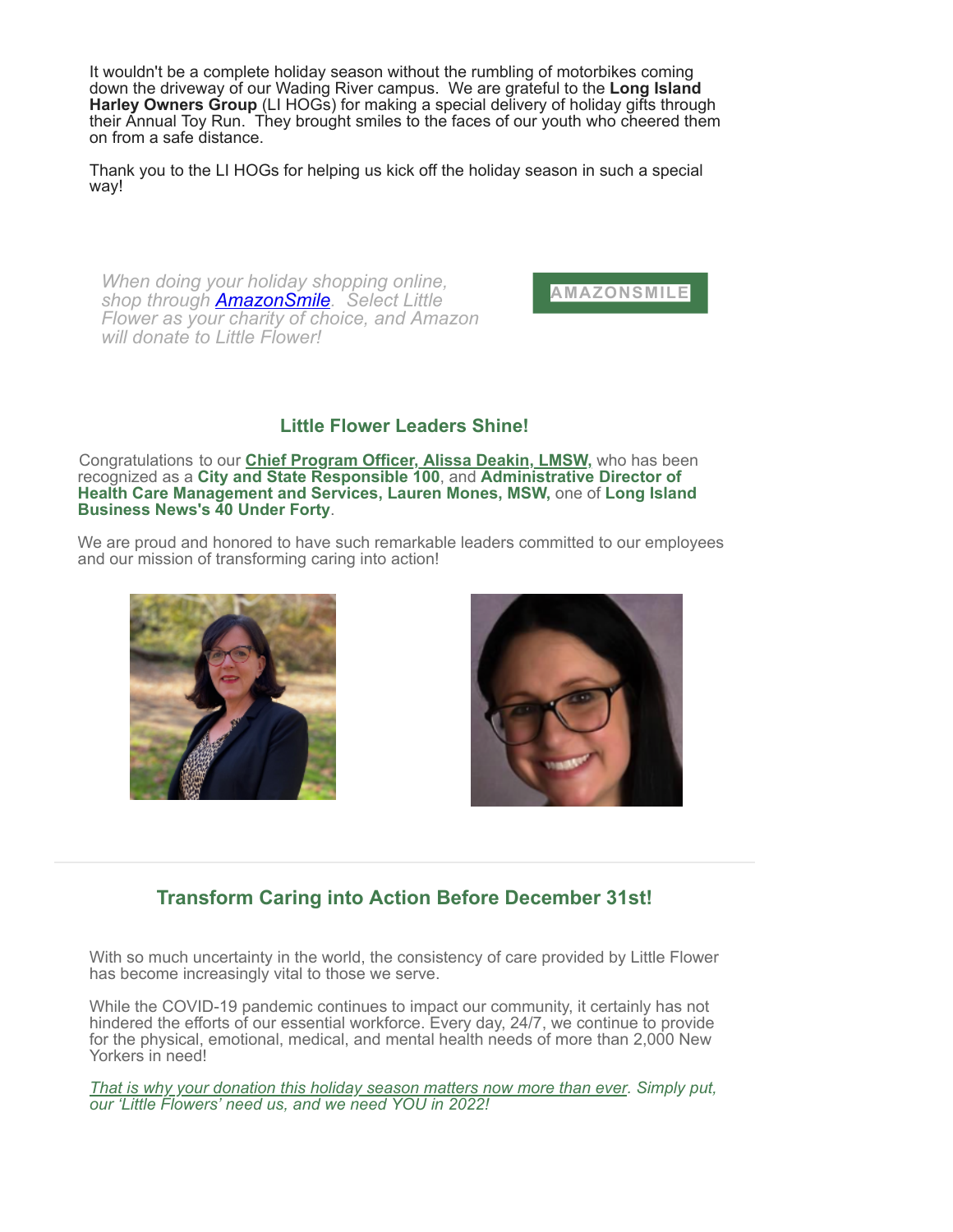

As we look to 2022, we remain hopeful and grounded and believe small, caring acts can transform the world. We hope you will join us in our efforts to make this sentiment shine throughout the new year.

#### **[Make a donation now or before December 31st to transform caring into action!](https://nam11.safelinks.protection.outlook.com/?url=https%3A%2F%2Flittleflowerny.thankyou4caring.org%2Fdonatenow%3Fsrctid%3D1%26erid%3D440576%26trid%3D&data=04%7C01%7CHarryt%40lfchild.org%7C4a6da708ceb640bd424e08d9ca304d33%7C33cea32f87444f6eb3959f6a77d8dc7a%7C0%7C0%7C637763131098443806%7CUnknown%7CTWFpbGZsb3d8eyJWIjoiMC4wLjAwMDAiLCJQIjoiV2luMzIiLCJBTiI6Ik1haWwiLCJXVCI6Mn0%3D%7C3000&sdata=%2FcBdhjMpnXBvpCpWGlOP5IVfuM9OFdqYP1cmChxL1kE%3D&reserved=0)**

Thank you for your support this holiday season, and always!

#### **GIVE THE GIFT OF [HOPE](https://nam11.safelinks.protection.outlook.com/?url=https%3A%2F%2Flittleflowerny.thankyou4caring.org%2Fpages%2Fgloria--ella-run-the-spartan-sprint-race%3Fsrctid%3D1%26erid%3D440576%26trid%3D&data=04%7C01%7CHarryt%40lfchild.org%7C4a6da708ceb640bd424e08d9ca304d33%7C33cea32f87444f6eb3959f6a77d8dc7a%7C0%7C0%7C637763131098443806%7CUnknown%7CTWFpbGZsb3d8eyJWIjoiMC4wLjAwMDAiLCJQIjoiV2luMzIiLCJBTiI6Ik1haWwiLCJXVCI6Mn0%3D%7C3000&sdata=UJ%2FozYgpgdeV0l2VK3dX7SOm8N0VoIIYYFHTjOUNKiY%3D&reserved=0)**

# **Upcoming Events**

**JAN**

4

#### **Foster Parent Orientation, Virtual**

Kick-off 2022 by transforming caring into action and signing up to become a foster parent with Little Flower! Provide a nurturing home for a child in need of stability. Get started by [clicking here](https://nam11.safelinks.protection.outlook.com/?url=https%3A%2F%2Flittleflowerny.thankyou4caring.org%2Fpage.redir%3Ftarget%3Dhttp%253a%252f%252fwww.littleflowerny.org%252fget-involved%252fbecome-a-foster-parent%252f%26srcid%3D5311%26srctid%3D1%26erid%3D440576%26trid%3D&data=04%7C01%7CHarryt%40lfchild.org%7C4a6da708ceb640bd424e08d9ca304d33%7C33cea32f87444f6eb3959f6a77d8dc7a%7C0%7C0%7C637763131098453801%7CUnknown%7CTWFpbGZsb3d8eyJWIjoiMC4wLjAwMDAiLCJQIjoiV2luMzIiLCJBTiI6Ik1haWwiLCJXVCI6Mn0%3D%7C3000&sdata=vML7F1rJ9NXNmS%2BDO4gWqVMgC6ame0gBofg7UcObh2Y%3D&reserved=0) or [registering for our virtual orientation.](https://nam11.safelinks.protection.outlook.com/?url=https%3A%2F%2Flittleflowerny.thankyou4caring.org%2Fpage.redir%3Ftarget%3Dhttp%253a%252f%252fwww.littleflowerny.org%252fevent%252ffp-orientation-virtual-1-4-22%252f%253finstance_id%253d1699%26srcid%3D5311%26srctid%3D1%26erid%3D440576%26trid%3D&data=04%7C01%7CHarryt%40lfchild.org%7C4a6da708ceb640bd424e08d9ca304d33%7C33cea32f87444f6eb3959f6a77d8dc7a%7C0%7C0%7C637763131098463801%7CUnknown%7CTWFpbGZsb3d8eyJWIjoiMC4wLjAwMDAiLCJQIjoiV2luMzIiLCJBTiI6Ik1haWwiLCJXVCI6Mn0%3D%7C3000&sdata=Xv5cKKjfujcTcj7%2FvYF5%2FUUBT7S3EMT7ltdhuRyRIoc%3D&reserved=0) **[More Info](https://nam11.safelinks.protection.outlook.com/?url=https%3A%2F%2Flittleflowerny.thankyou4caring.org%2Fpage.redir%3Ftarget%3Dhttp%253a%252f%252fwww.littleflowerny.org%252fevent%252ffp-orientation-virtual-1-4-22%252f%253finstance_id%253d1699%26srcid%3D5311%26srctid%3D1%26erid%3D440576%26trid%3D&data=04%7C01%7CHarryt%40lfchild.org%7C4a6da708ceb640bd424e08d9ca304d33%7C33cea32f87444f6eb3959f6a77d8dc7a%7C0%7C0%7C637763131098463801%7CUnknown%7CTWFpbGZsb3d8eyJWIjoiMC4wLjAwMDAiLCJQIjoiV2luMzIiLCJBTiI6Ik1haWwiLCJXVCI6Mn0%3D%7C3000&sdata=Xv5cKKjfujcTcj7%2FvYF5%2FUUBT7S3EMT7ltdhuRyRIoc%3D&reserved=0) | [Register](https://nam11.safelinks.protection.outlook.com/?url=https%3A%2F%2Flittleflowerny.thankyou4caring.org%2Fpage.redir%3Ftarget%3Dhttp%253a%252f%252fwww.littleflowerny.org%252fevent%252ffp-orientation-virtual-1-4-22%252f%253finstance_id%253d1699%26srcid%3D5311%26srctid%3D1%26erid%3D440576%26trid%3D&data=04%7C01%7CHarryt%40lfchild.org%7C4a6da708ceb640bd424e08d9ca304d33%7C33cea32f87444f6eb3959f6a77d8dc7a%7C0%7C0%7C637763131098473800%7CUnknown%7CTWFpbGZsb3d8eyJWIjoiMC4wLjAwMDAiLCJQIjoiV2luMzIiLCJBTiI6Ik1haWwiLCJXVCI6Mn0%3D%7C3000&sdata=7N6SCKJdmk41%2Fo3abSTSSayTSgI6OT%2FKJfvPUUxxekM%3D&reserved=0)**

**JAN**

#### **Foster Parent Orientation, Virtual**

19 Kick-off 2022 by transforming caring into action and signing up to become a foster parent with Little Flower! Provide a nurturing home for a child in need of stability. Get started by **[clicking here](https://nam11.safelinks.protection.outlook.com/?url=https%3A%2F%2Flittleflowerny.thankyou4caring.org%2Fpage.redir%3Ftarget%3Dhttp%253a%252f%252fwww.littleflowerny.org%252fget-involved%252fbecome-a-foster-parent%252f%26srcid%3D5311%26srctid%3D1%26erid%3D440576%26trid%3D&data=04%7C01%7CHarryt%40lfchild.org%7C4a6da708ceb640bd424e08d9ca304d33%7C33cea32f87444f6eb3959f6a77d8dc7a%7C0%7C0%7C637763131098473800%7CUnknown%7CTWFpbGZsb3d8eyJWIjoiMC4wLjAwMDAiLCJQIjoiV2luMzIiLCJBTiI6Ik1haWwiLCJXVCI6Mn0%3D%7C3000&sdata=k8saKGyCXfwSKHNWkp1rsCSFtNCYyCv62N0%2Bxn27RcU%3D&reserved=0)** or [registering for our virtual orientation.](https://nam11.safelinks.protection.outlook.com/?url=https%3A%2F%2Flittleflowerny.thankyou4caring.org%2Fpage.redir%3Ftarget%3Dhttp%253a%252f%252fwww.littleflowerny.org%252fevent%252ffp-orientation-virtual-1-4-22%252f%253finstance_id%253d1699%26srcid%3D5311%26srctid%3D1%26erid%3D440576%26trid%3D&data=04%7C01%7CHarryt%40lfchild.org%7C4a6da708ceb640bd424e08d9ca304d33%7C33cea32f87444f6eb3959f6a77d8dc7a%7C0%7C0%7C637763131098483788%7CUnknown%7CTWFpbGZsb3d8eyJWIjoiMC4wLjAwMDAiLCJQIjoiV2luMzIiLCJBTiI6Ik1haWwiLCJXVCI6Mn0%3D%7C3000&sdata=5CiB9uqOd4ZR0RxKll4Crg%2BHX5lOKeiy8z6%2FV4i0CQE%3D&reserved=0) **[More Info](https://nam11.safelinks.protection.outlook.com/?url=https%3A%2F%2Flittleflowerny.thankyou4caring.org%2Fpage.redir%3Ftarget%3Dhttp%253a%252f%252fwww.littleflowerny.org%252fevent%252ffp-orientation-virtual-1-19-22%252f%253finstance_id%253d1701%26srcid%3D5311%26srctid%3D1%26erid%3D440576%26trid%3D&data=04%7C01%7CHarryt%40lfchild.org%7C4a6da708ceb640bd424e08d9ca304d33%7C33cea32f87444f6eb3959f6a77d8dc7a%7C0%7C0%7C637763131098493785%7CUnknown%7CTWFpbGZsb3d8eyJWIjoiMC4wLjAwMDAiLCJQIjoiV2luMzIiLCJBTiI6Ik1haWwiLCJXVCI6Mn0%3D%7C3000&sdata=OPwL1I4VKMIfZR8p4RZvP0LfKJH6yPM4hUqfyprBkBs%3D&reserved=0) | [Register](https://nam11.safelinks.protection.outlook.com/?url=https%3A%2F%2Flittleflowerny.thankyou4caring.org%2Fpage.redir%3Ftarget%3Dhttp%253a%252f%252fwww.littleflowerny.org%252fevent%252ffp-orientation-virtual-1-19-22%252f%253finstance_id%253d1701%26srcid%3D5311%26srctid%3D1%26erid%3D440576%26trid%3D&data=04%7C01%7CHarryt%40lfchild.org%7C4a6da708ceb640bd424e08d9ca304d33%7C33cea32f87444f6eb3959f6a77d8dc7a%7C0%7C0%7C637763131098493785%7CUnknown%7CTWFpbGZsb3d8eyJWIjoiMC4wLjAwMDAiLCJQIjoiV2luMzIiLCJBTiI6Ik1haWwiLCJXVCI6Mn0%3D%7C3000&sdata=OPwL1I4VKMIfZR8p4RZvP0LfKJH6yPM4hUqfyprBkBs%3D&reserved=0)**

#### **SEPT 25th Annual Golf Outing**

12 Save the date for this milestone outing on the championship course at **Engineers Country Club**! Play for a cause and support innovative programs and services that enable those we serve to see new possibilities and reach their full potential. For more information or to reserve your spot, please email info@lfchild.org. **[More Info](https://nam11.safelinks.protection.outlook.com/?url=https%3A%2F%2Flittleflowerny.thankyou4caring.org%2Fpage.redir%3Ftarget%3Dhttps%253a%252f%252fwww.littleflowerny.org%252f2022-golf-outing%252f%26srcid%3D5311%26srctid%3D1%26erid%3D440576%26trid%3D&data=04%7C01%7CHarryt%40lfchild.org%7C4a6da708ceb640bd424e08d9ca304d33%7C33cea32f87444f6eb3959f6a77d8dc7a%7C0%7C0%7C637763131098503779%7CUnknown%7CTWFpbGZsb3d8eyJWIjoiMC4wLjAwMDAiLCJQIjoiV2luMzIiLCJBTiI6Ik1haWwiLCJXVCI6Mn0%3D%7C3000&sdata=2AQeBgEvMWivNYl2fD%2Bohx2lkeTzaEwKLTz6dYRFGQw%3D&reserved=0)**